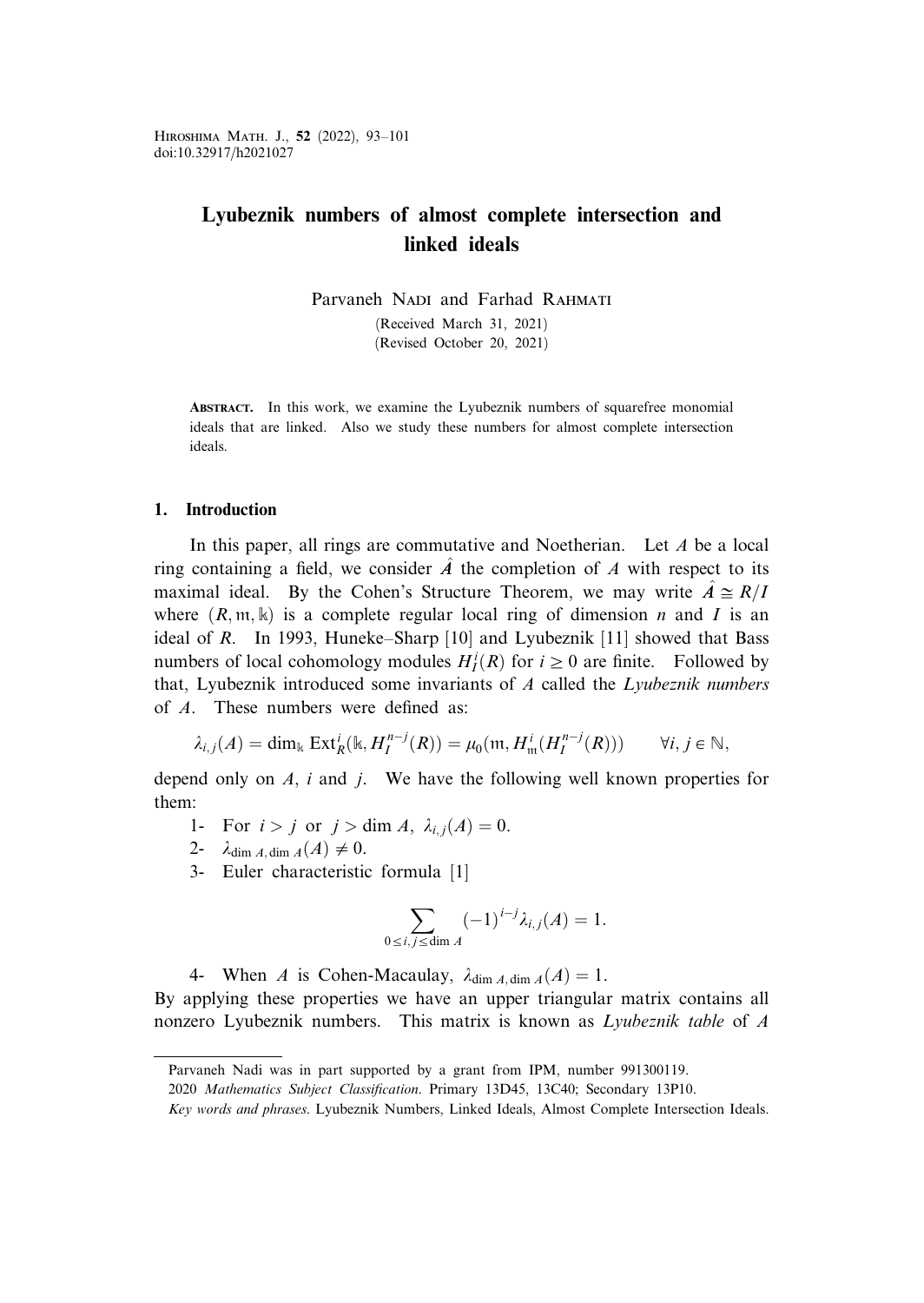and it is shown by

$$
\Lambda(A) = \begin{bmatrix} \lambda_{0,0} & \cdots & \lambda_{0,\dim A} \\ & \ddots & \vdots \\ & & \lambda_{\dim A,\dim A} \end{bmatrix}.
$$

 $\Lambda(A)$  is trivial whenever  $\lambda_{\text{dim }A,\text{dim }A}(A)=1$  and the other numbers vanish. These numbers also have some interesting connections with étale cohomology, singular [4, 8] and simplicial complexes [2, 3].

In 1974, the linkage theory of algebraic varieties was introduced by Peskine and Szpiro by using sheaves, duality, and homological tools [17]. This theory has been a very useful tool in the classification of ideals and algebraic varieties. By using linkage, sometimes, we can compute the invariants of an ideal such as height, projective dimension, Hilbert function and other numerical invariants, or find examples of ideals with given invariants. One interesting question is to find the Lyubeznik numbers by using linkage.

In [14], the authors studied the Lyubeznik numbers of linked ideals. Here we will present some new results on these numbers. More precisely, the outline of this paper is as follows:

In Section 2, we will provide the required definitions.

In Section 3, we work on almost complete intersection ideals and their Lyubeznik numbers.

In Section 4, we investigate the Lyubeznik numbers of squarefree monomial ideals which are linked.

## 2. Preliminaries

In this section, we bring some definitions that we need for the rest of the paper.

DEFINITION 1. A local ring  $(A, \mathfrak{n})$  is said to be cohomologically full (C.F for short) if, for every surjection from a local ring  $(B, \pi')$  to A such that  $A/\sqrt{0} = B/\sqrt{0}$ , the map  $H_{\pi'}^i(B) \to H_{\pi}^i(A)$  is surjective for all *i*.

EXAMPLE 1 ([6, Remark 2.4]). Cohen-Macaulay local rings, F-pure local rings in positive characteristics and Stanley-Reisner rings are C.F. Also if I is a homogeneous ideal of a standard graded polynomial ring R whose  $in_{\leq}(I)$  is radical with respect to some monomial order, then  $R/I$  is C.F [5, Proposition 3.3].

DEFINITION 2. Let  $I$  and  $J$  be two ideals of a Gorenstein local ring  $(R, \mathfrak{m})$ . The ideal I is linked to J by a complete intersection ideal c of height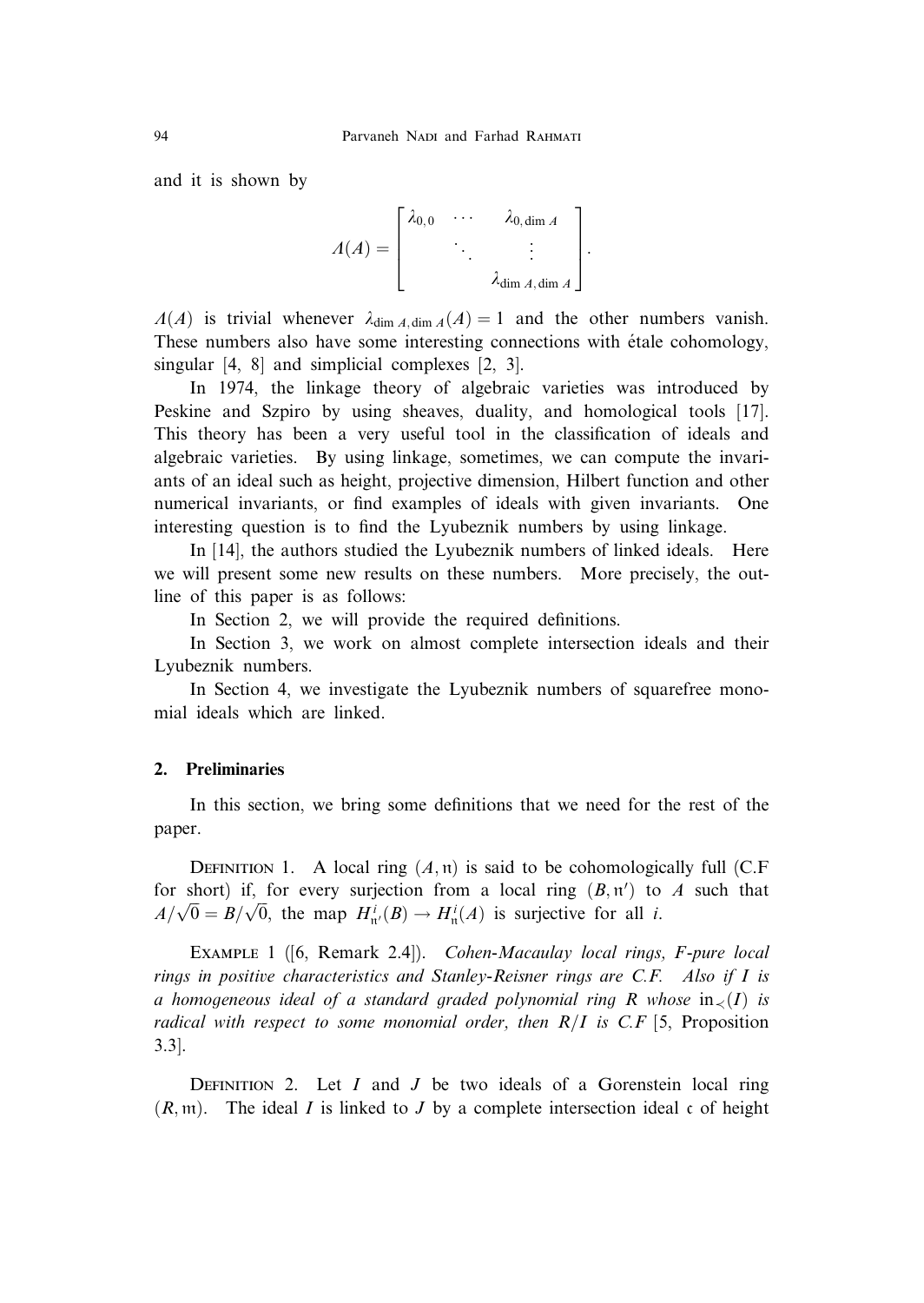q, if I and J are of pure height q,  $c \subseteq I \cap J$  and  $c : I = J$  and  $c : J = I$ . We use the notation  $I \sim^{c} J$  or  $I \sim J$  for two linked ideals.

We say that  $I$  is evenly linked to  $J$  if there exists an odd integer  $t$  and ideals  $I_1, \ldots, I_t$  of R such that  $I \sim I_1, I_1 \sim I_2, \ldots, I_t \sim J$ .

DEFINITION 3. Let  $(R, m)$  be a local ring and N be a Noetherian R-module. N is generalized Cohen-Macaulay if for  $i <$  dim N, the *i*-th local cohomology module  $H^i_{\mathfrak{m}}(N)$  has finite length.

DEFINITION 4 ([18]). Let  $(R, m)$  be an *n*-dimensional Gorenstein local ring and N be an R-module.

- 1- N is canonically Cohen-Macaulay if and only if  $K_N =$  $\text{Ext}_{R}^{n-\dim N}(N, R)$  is Cohen-Macaulay.
- 2- N is sequentially Cohen-Macaulay if and only if for all  $0 \le i \le \dim N$ ,  $\text{Ext}_{R}^{n-i}(N,R)$  is zero or an *i*-dimensional Cohen-Macaulay module.

DEFINITION 5. Let  $R$  be a ring and  $I$  an ideal of  $R$ . The unmixed part of I, denoted by  $I^u$ , is the intersection of those primary components Q of I with  $ht(Q) = ht(I).$ 

DEFINITION 6. Let R be a ring and I an ideal of R. I is an almost complete intersection (A.C.I for short) ideal if  $\mu(I) = \text{ht}(I) + 1$ , where  $\mu(I)$  is the cardinality of a minimal set of generators of I.

DEFINITION 7 ([20]). Let  $R = \mathbb{k}[x_1, \dots, x_n]$  be a positively graded polynomial ring over a field k. Suppose that N is a finitely graded R-module. The Castelnuovo-Mumford regularity of  $N$  is defined as

$$
reg(N) = \max\{a^{i}(N) + i : i \ge 0\},
$$
 (1)

where  $a^i(N) = \max\{t : H^i_m(N)_t \neq 0\}$  and  $m = (x_1, \dots, x_n)$ . Also, the regularity index of  $N$  is

$$
r(N) = \min\{t \in \mathbb{Z} : h_N(i) = p_N(i), i \ge t\},\
$$

 $h_N(-)$  and  $p_N(-)$  are the Hilbert function and the Hilbert polynomial of N respectively.

NOTATION 1. By  $(-)^v$  we mean k-dual of N as

$$
N^v:=\bigoplus_{j\,\in\,\mathbb Z}\mathrm{Hom}_\Bbbk(N_{-j},\Bbbk).
$$

### 3. Lyubeznik numbers

In this section, we will study A.C.I ideals and their Lyubeznik numbers.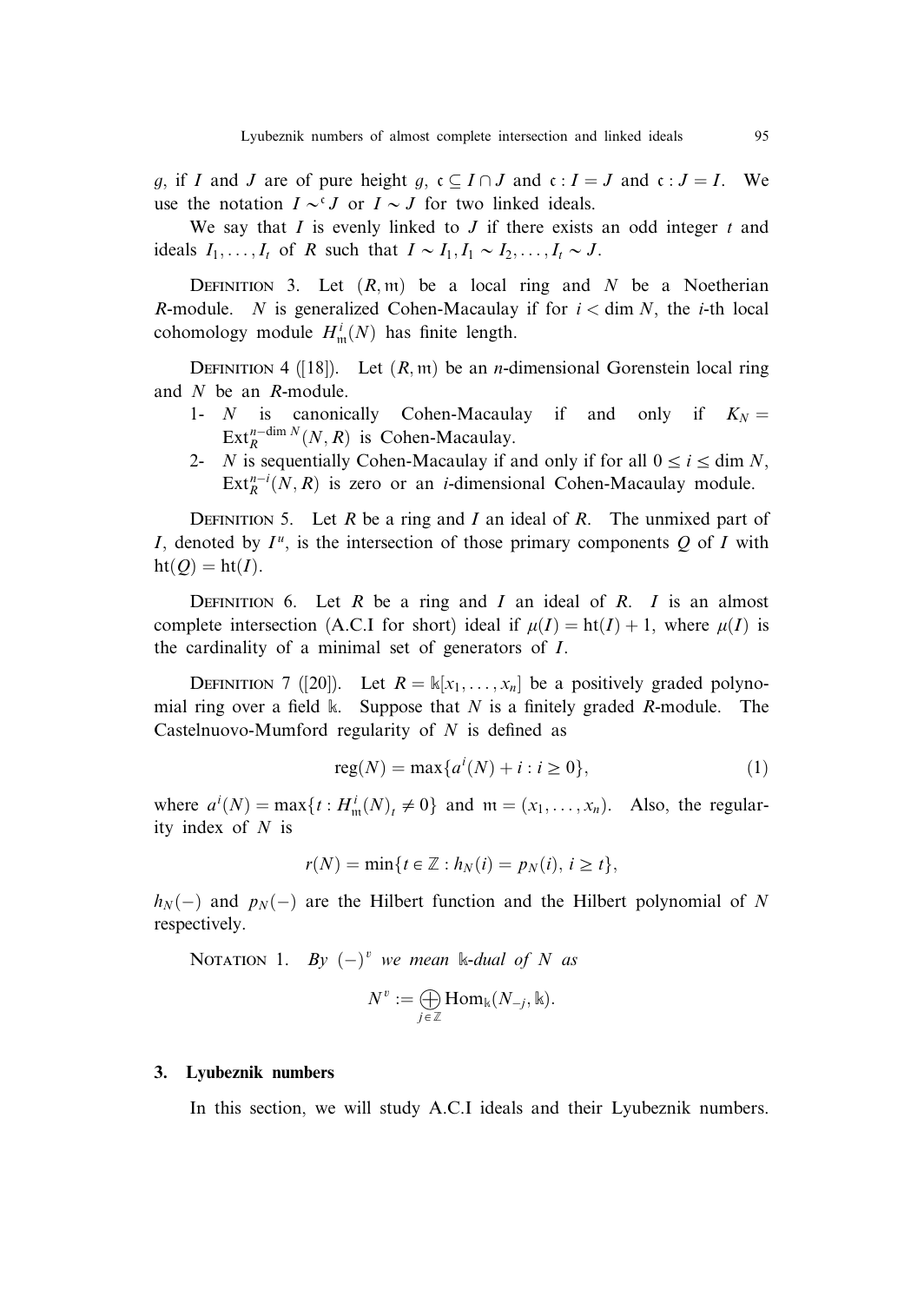LEMMA 1. Let  $(R, \mathfrak{m})$  be a regular local ring and I be an A.C.I ideal of R. Assume that  $R/I$  is a C.F ring which is not Cohen-Macaulay. Then

$$
ara(I) = pd R/I.
$$

PROOF. Since  $R/I$  is C.F, by using [6, Proposition 2.6], cd $(R, I) \ge$ pd  $R/I$ . In addition,  $ht(I) + 1 \leq pd R/I$  as  $R/I$  is not Cohen-Macaulay. So,

$$
\mathrm{pd}(R/I)\leq\mathrm{cd}(R,I)\leq\mathrm{ara}(I)\leq\mu(I)=\mathrm{ht}(I)+1\leq\mathrm{pd}(R/I),
$$

the second inequality comes from [9, Theorem 5.4]. Therefore  $ht(I) + 1 =$ pd  $R/I = \text{ara}(I)$ .

Lemma 1 is not true without this assumption that  $S/I$  is C.F:

EXAMPLE 2. Let  $R = \mathbb{K}[x_1, \ldots, x_6]_{(x_1, \ldots, x_6)}$  and I be a homogeneous ideal generated by

$$
x_4^3 + x_5^3 + x_6^3, x_4^2x_1 + x_5^2x_2 + x_6^2x_3, x_1^2x_4 + x_2^2x_5 + x_3^2x_6, x_1^3 + x_2^3 + x_3^3.
$$

 $R/I$  is a non-Cohen-Macaulay ring of dimension 3 and  $4 = \mu(I) = \text{ht}(I) + 1$ . We see that  $pd(R/I) = 6$  but  $ara(I) \leq \mu(I) = 4$ . R/I is not C.F because  $cd(R, I) < pd \t R/I$  ([6, Proposition 2.6]).

**PROPOSITION 1.** Let  $(R, m)$  be a regular local ring, and I be an ideal of R such that  $R/I$  is C.F. If  $\mu(I) = \text{pd } R/I$ , then

$$
ara(I) = pd R/I.
$$

PROOF. By [6, Proposition 2.6], pd  $R/I \leq c d(R,I)$ . So pd  $R/I \leq$  $\text{area}(I) \leq \mu(I) = \text{pd } R/I$ . Thus  $\text{pd } R/I = \text{ara}(I)$ .

Proposition 1 fails if  $R/I$  is not C.F:

EXAMPLE 3. Let  $R = \mathbb{K}[x_1, \ldots, x_6]_{(x_1, \ldots, x_6)}$  and I be a homogeneous ideal generated by

$$
x_4^3 + x_5^3 + x_6^3, x_4^2x_1 + x_5^2x_2 + x_6^2x_3, x_1^2x_4 + x_2^2x_5 + x_3^2x_6, x_1^3 + x_2^3 + x_3^3,
$$
  

$$
x_5x_3 - x_6x_2, x_6x_1 - x_4x_3.
$$

 $R/I$  is a non-Cohen-Macaulay ring of dimension 3. We have  $\mu(I) = \text{pd}(R/I) =$ 6 and  $\text{ara}(I) < 5$ , because

$$
\sqrt{(x_4^3 + x_5^3 + x_6^3, x_4^2x_1 + x_5^2x_2 + x_6^2x_3, x_1^2x_4 + x_2^2x_5 + x_3^2x_6, x_1^3 + x_2^3 + x_3^3, x_5x_3 - x_6x_2)}
$$
  
=  $\sqrt{I}$ .

 $R/I$  is not C.F because  $cd(R, I) < pdp d R/I$ .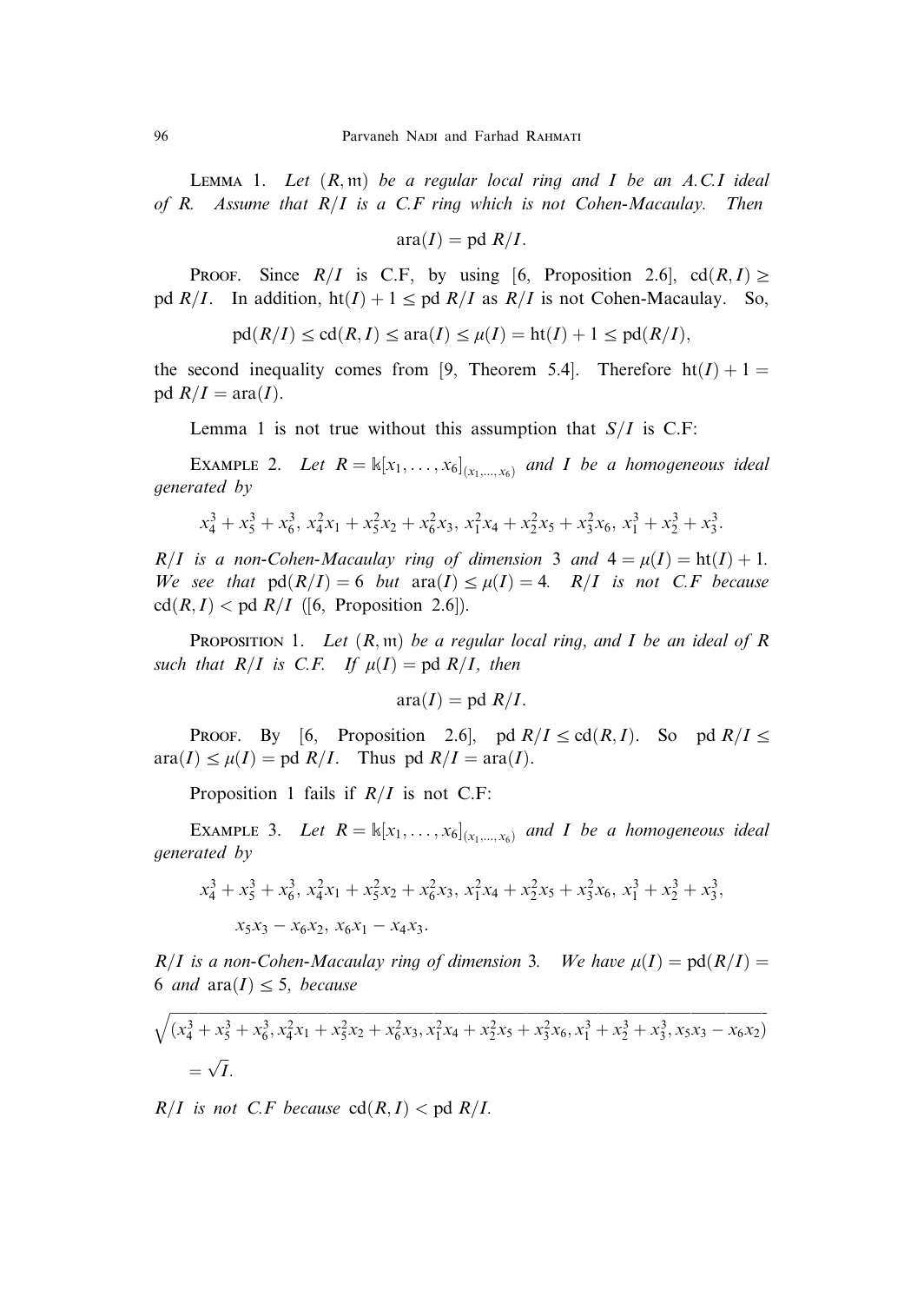THEOREM 1. Let  $(R, \mathfrak{m})$  be a regular local ring and I be an A.C.I ideal of R such that  $R/I$  is C.F. Then,  $R/I$  is sequentially Cohen-Macaulay.

**PROOF.** If  $R/I$  is Cohen-Macaulay, then  $R/I$  is sequentially Cohen-Macaulay. Assume that  $R/I$  is not Cohen-Macaulay. Let J be an ideal linked to  $I^u$ , by [7, Lemma 2 and Theorem 3],  $pd(R/I) = pd(R/J) + 1$ . We observe also that  $pd(R/I) = ara(I)$  by Lemma 1. Hence

$$
ht(I) < pd(R/I) = ara(I) \le \mu(I) = ht(I) + 1.
$$

Then,  $pd(R/I) = ht(I) + 1$ . It concludes that  $R/J$  is Cohen-Macaulay. As  $I^u$  is linked to J and Cohen-Macaulay property is preserved under linkage,  $I^u$  is also Cohen-Macaulay. So the assertion follows from [23, Theorem 1.6].

COROLLARY 1. Let  $(R, \mathfrak{m})$  be a regular local ring containing a field  $\Bbbk$ of positive characteristic p. Let I be an A.C.I ideal and  $R/I$  is C.F. Then  $\Lambda(R/I)$  is trivial.

PROOF. By Theorem 1,  $R/I$  is sequentially Cohen-Macaulay. So we have the result by [1, Corollary 3.4].

COROLLARY 2. Let  $(R, m)$  be a regular local ring containing a field and I be an A.C.I ideal of R. If  $R/I$  is C.F, then

$$
\lambda_{d,d}(R/I)=1.
$$

 $d = \dim R/I$ .

**PROOF.** It is easy to see that  $H_I^{n-d}(R) \cong H_{I^u}^{n-d}(R)$ . So, by the definition of Lyubeznik numbers,  $\lambda_{d,d}(R/I) = \lambda_{d,d}(R/I^u)$ . Since by Theorem 1,  $R/I^u$  is Cohen-Macaulay,  $\lambda_{d,d}(R/I^u) = 1$ .

### 4. Lyubeznik numbers under linkage

Let  $R = \mathbb{k}[x_1, \dots, x_n]$  be the standard graded polynomial ring over a field k with the unique homogeneous maximal ideal  $m = (x_1, \ldots, x_n)$  and  $\omega_R = R(-n)$ its canonical module. In [14], the authors studied the Lyubeznik numbers of evenly linked ideals  $I$  and  $J$  that are canonically Cohen-Macaulay or generalized Cohen-Macaulay and showed that under some conditions we have,  $\Lambda(R/I) = \Lambda(R/J)$ . In this section, we will bring some other results of these numbers by using the fact that for any radical monomial ideal  $L$  of  $R$ ,

$$
\lambda_{i,j}(R/L) = \dim_{\mathbb{k}} \operatorname{Ext}_{R}^{n-i}(\operatorname{Ext}_{R}^{n-j}(R/L, \omega_{R}), \omega_{R})_{0}
$$

[21, Corollary 3.10].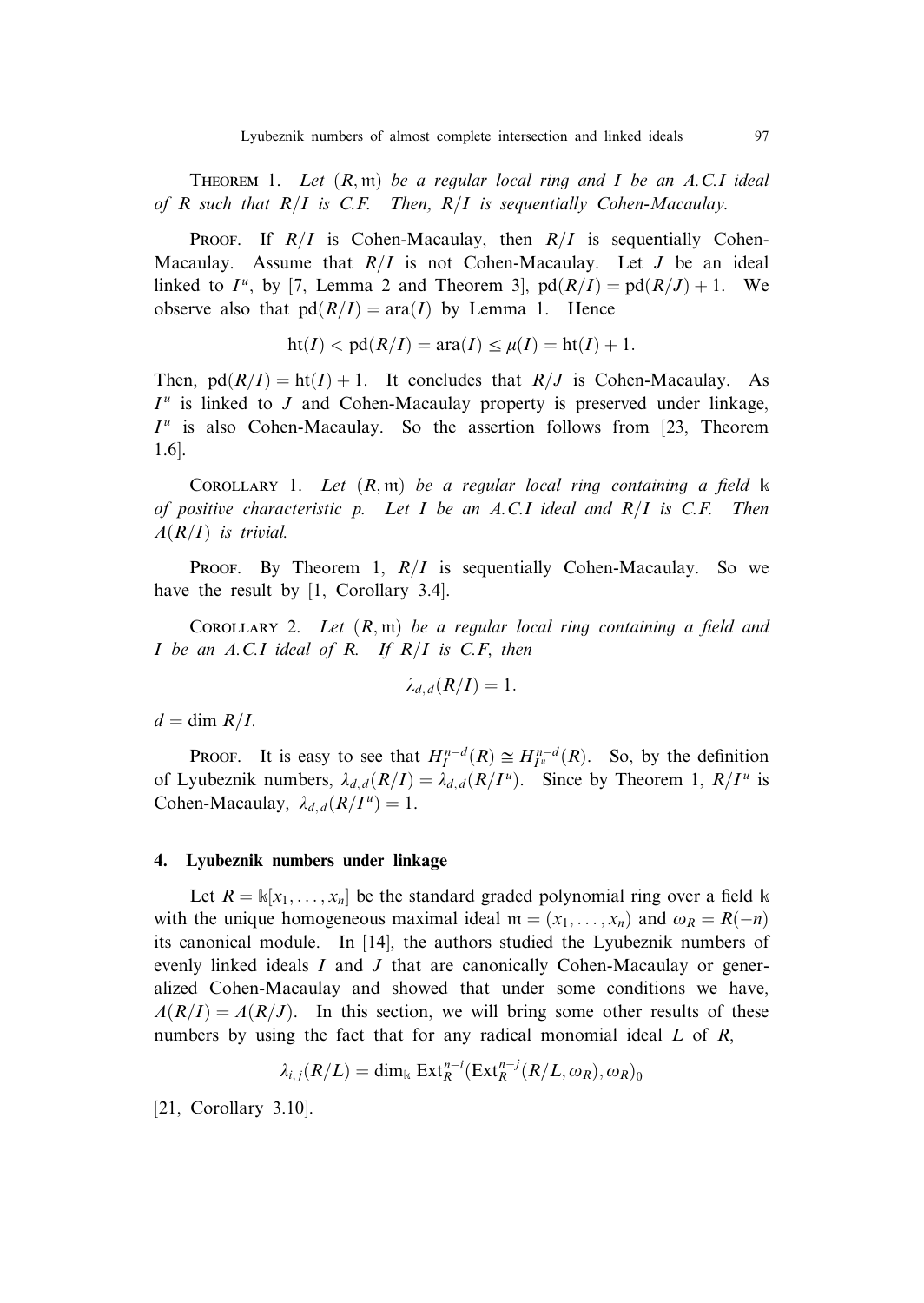THEOREM 2. Let  $I$  and  $J$  be two squarefree monomial ideals of  $R$  with dim  $R/I = d$ . Assume that  $c = (c_1, \ldots, c_{n-d})$  and  $c' = (c'_1, \ldots, c'_{n-d})$  are two complete intersection ideals of R such that  $I \sim^c L$  and  $J \sim^{c'} L$ . If  $\sum^{n-d}$  $\sum_{i=1}$  deg $(c_i)$  =  $\frac{n-d}{2}$  $i=1$  $deg(c_i'),$  then

$$
\Lambda(R/I) = \Lambda(R/J).
$$

PROOF. As c and c' are complete intersection ideals, by  $[16, Lemma]$ 2.3],

$$
r(R/\mathfrak{c})=r(R/\mathfrak{c}')=\sum_{i=1}^{n-d}\deg(c_i)-n+1.
$$

Hence, [12, Theorem 5.3.1] and [13, Example 5.7] imply that

$$
H_{\mathfrak{m}}^{j}(R/J)\cong H_{\mathfrak{m}}^{j}(R/I),\qquad \forall 1\leq j
$$

So, by duality theorem [19, Theorem 4.14, p. 58],

$$
\operatorname{Ext}^{n-i}_R(\operatorname{Ext}^{n-j}_R(R/I,\omega_R),\omega_R)\cong \operatorname{Ext}^{n-i}_R(\operatorname{Ext}^{n-j}_R(R/J,\omega_R),\omega_R),\qquad \forall 0\leq i,j
$$

On the other hand, by [13, Lemma 5.10], for two ideals  $L_1 \sim^b L_2$  there is an isomorphism

$$
H_{\mathfrak{m}}^{t}(K_{R/L_1}) \cong H_{\mathfrak{m}}^{t-1}(R/L_2)(r(R/6) - 1) \qquad \forall t \le d - 1, \tag{2}
$$

which concludes that

$$
H_{\mathfrak{m}}^i(K_{R/I}) \cong H_{\mathfrak{m}}^i(K_{R/J}), \qquad \forall i \leq d-1.
$$

Finally by Euler characteristic formula  $A(R/I) = A(R/J)$ .

EXAMPLE 4. Let  $R = \mathbb{K}[x_1, \ldots, x_{10}]$  and  $I = (x_1, x_2, x_3) \cap (x_3, x_4, x_5) \cap (x_5, x_6)$  $(x_5, x_6, x_7) \cap (x_7, x_8, x_9)$ . Consider the two complete intersection ideals  $\mathfrak{c} =$  $(x_3x_7, x_2x_5x_9, x_1x_4x_6x_8)$  and  $c' = (x_1x_5x_9, x_2x_4x_7, x_3x_6x_8)$ . Suppose that  $J =$  $c : I$  and  $L = c' : I$ . By using Macaulay 2 we have

$$
A(R/J) = A(R/L) = \begin{bmatrix} 0 & 0 & 0 & 0 & 0 & 0 & 0 & 0 \\ 0 & 0 & 0 & 0 & 0 & 0 & 0 & 0 \\ 0 & 0 & 0 & 0 & 0 & 0 & 0 & 0 \\ 0 & 0 & 0 & 0 & 1 & 0 & 0 & 0 \\ 0 & 0 & 0 & 0 & 1 & 0 & 0 & 0 \\ 0 & 0 & 0 & 1 & 0 & 0 & 1 \\ 0 & 0 & 0 & 1 & 0 & 0 & 0 \\ 0 & 0 & 0 & 0 & 1 & 0 & 0 \\ 0 & 0 & 0 & 0 & 0 & 0 & 0 \\ 0 & 0 & 0 & 0 & 0 & 0 & 0 \\ 0 & 0 & 0 & 0 & 0 & 0 & 0 \\ 0 & 0 & 0 & 0 & 0 & 0 & 0 \\ 0 & 0 & 0 & 0 & 0 & 0 & 0 \\ 0 & 0 & 0 & 0 & 0 & 0 & 0 \\ 0 & 0 & 0 & 0 & 0 & 0 & 0 \\ 0 & 0 & 0 & 0 & 0 & 0 & 0 \\ 0 & 0 & 0 & 0 & 0 & 0 & 0 \\ 0 & 0 & 0 & 0 & 0 & 0 & 0 \\ 0 & 0 & 0 & 0 & 0 & 0 & 0 \\ 0 & 0 & 0 & 0 & 0 & 0 & 0 \\ 0 & 0 & 0 & 0 & 0 & 0 & 0 \\ 0 & 0 & 0 & 0 & 0 & 0 & 0 \\ 0 & 0 & 0 & 0 & 0 & 0 & 0 \\ 0 & 0 & 0 & 0 & 0 & 0 & 0 \\ 0 & 0 & 0 & 0 & 0 & 0 & 0 \\ 0 & 0 & 0 & 0 & 0 & 0 & 0 \\ 0 & 0 & 0 & 0 & 0 & 0 & 0 \\ 0 & 0 & 0 & 0 & 0 & 0 & 0 \\ 0 & 0 & 0 & 0 & 0 & 0 & 0 \\ 0 & 0 & 0 & 0 & 0 & 0 & 0 \\ 0 & 0 & 0 & 0 & 0 & 0 & 0 \\ 0 & 0 & 0 & 0 & 0 & 0 & 0 \\ 0 & 0 & 0 & 0 & 0 & 0 & 0 \\ 0 & 0 & 0 & 0 & 0 & 0 & 0 \\ 0 & 0 & 0 & 0 & 0
$$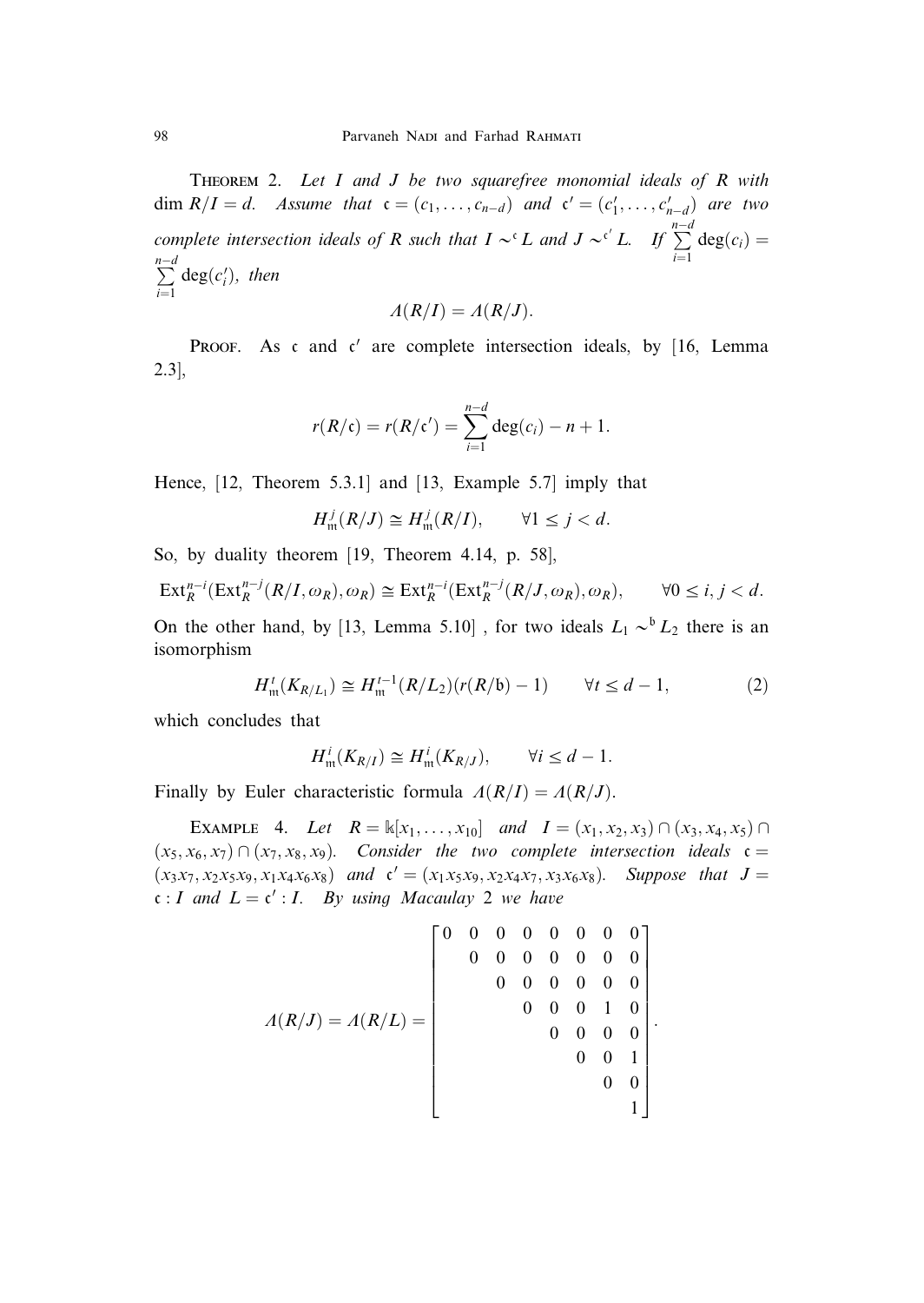Lyubeznik numbers of almost complete intersection and linked ideals 99

REMARK 1. In Theorem 2, if  $\sum_{n=0}^{n-d}$  $\sum_{i=1}^{n-d} \deg(c_i) \neq \sum_{i=1}^{n-d}$  $i=1$  $deg(c'_i)$  we can not have the result in general. For instance, in Example 4, let  $\mathfrak{c}'' = (x_3x_7x_{10}, x_2x_5x_9,$  $x_1x_4x_6x_8$  and  $H = \mathfrak{c}''$ : I. Now  $H \sim^{c''} I$  and  $J \sim^{c} I$  but again using Macaulay 2,  $A(H)$  is trivial.

LEMMA 2. Let  $I$  be a squarefree monomial ideal of  $R$ . Then

 $\lambda_{0,i}(R/I)=0, \qquad \forall i > \text{reg}(R/I).$ 

**PROOF.** Suppose that  $a^i(R/I) = \max\{t : H^i_m(R/I)_t \neq 0\}$ . So, we have

$$
a^{i}(R/I)=-\min\{t:\operatorname{Ext}_{R}^{n-i}(R/I,\omega_{R})_{t}\neq 0\}=r_{i}.
$$

By Definition 7,  $-r_i \ge i - k > 0$ . Hence,  $\text{Ext}_{R}^{n-i}(R/I, \omega_R)_{\theta} = 0$ . Because  $Ext_R^{n-i}(R/I, \omega_R)$  is a squarefree module by [22, Theorem 2.6], [15, Lemma 4.1] implies that depth  $\text{Ext}_{R}^{n-i}(R/I, \omega_R) > 0$ . So,

$$
\lambda_{0,i}(R/I) = \dim_{\mathbb{k}} \operatorname{Ext}^n_R(\operatorname{Ext}^{n-i}_R(R/I, \omega_R), \omega_R)_0 = 0.
$$

COROLLARY 3. Let I be a homogeneous ideal of R such that  $in_{\leq}(I)$  is squarefree with respect to some monomial order  $\lt$ . Assume that char $(\mathbf{k}) > 0$ . Then for all  $i > \text{reg}(R/I)$ ,

$$
\lambda_{0,i}(R/I)=0.
$$

**PROOF.** By virtue of [5, Corollary 2.7],  $reg(R/I) = reg(R/in\lt(I))$ . Since by Lemma 2, for each  $i > \text{reg}(R/I)$ ,  $\lambda_{0,i}(R/\text{in}\ll(I)) = 0$ , [15, Corollary 2.5] follows that for all  $i > \text{reg}(R/I)$ ,  $\lambda_{0,i}(R/I) = 0$ .

THEOREM 3. Let I and J be radical monomial ideals of R such that  $I \sim^c J$ and dim  $R/I = d$ . Assume that  $\mathfrak{c} = (c_1, \ldots, c_{n-d})$  and  $\sum_{n=0}^{n-d}$  $\sum_{i=1}$  deg $(c_i) = n$ . For all i with  $\text{reg}(R/J) < i \leq d-2$ ,

$$
\lambda_{i+1,d}(R/I)=0.
$$

**PROOF.** Using Equation (2), for all  $i \leq d-2$ ,  $H_{\text{m}}^{i+1}(K_{R/I}) \cong$  $H_{\mathfrak{m}}^{i}(R/J)(r(R/\mathfrak{c})-1)$ . In the proof of Lemma 2, we showed that

$$
\operatorname{Ext}_{R}^{n-i}(R/J,\omega_{R})_{0}=0, \qquad \forall i>\operatorname{reg}(R/J).
$$

Therefore,

$$
\operatorname{Ext}_{R}^{n-i-1}(K_{R/I},\omega_{R})_{0}=0, \qquad \operatorname{reg}(R/J)<\forall i\leq d-2.
$$

It means that  $\lambda_{i+1,d}(R/I)=0$  for all i with reg $(R/J) < i \leq d-2$ .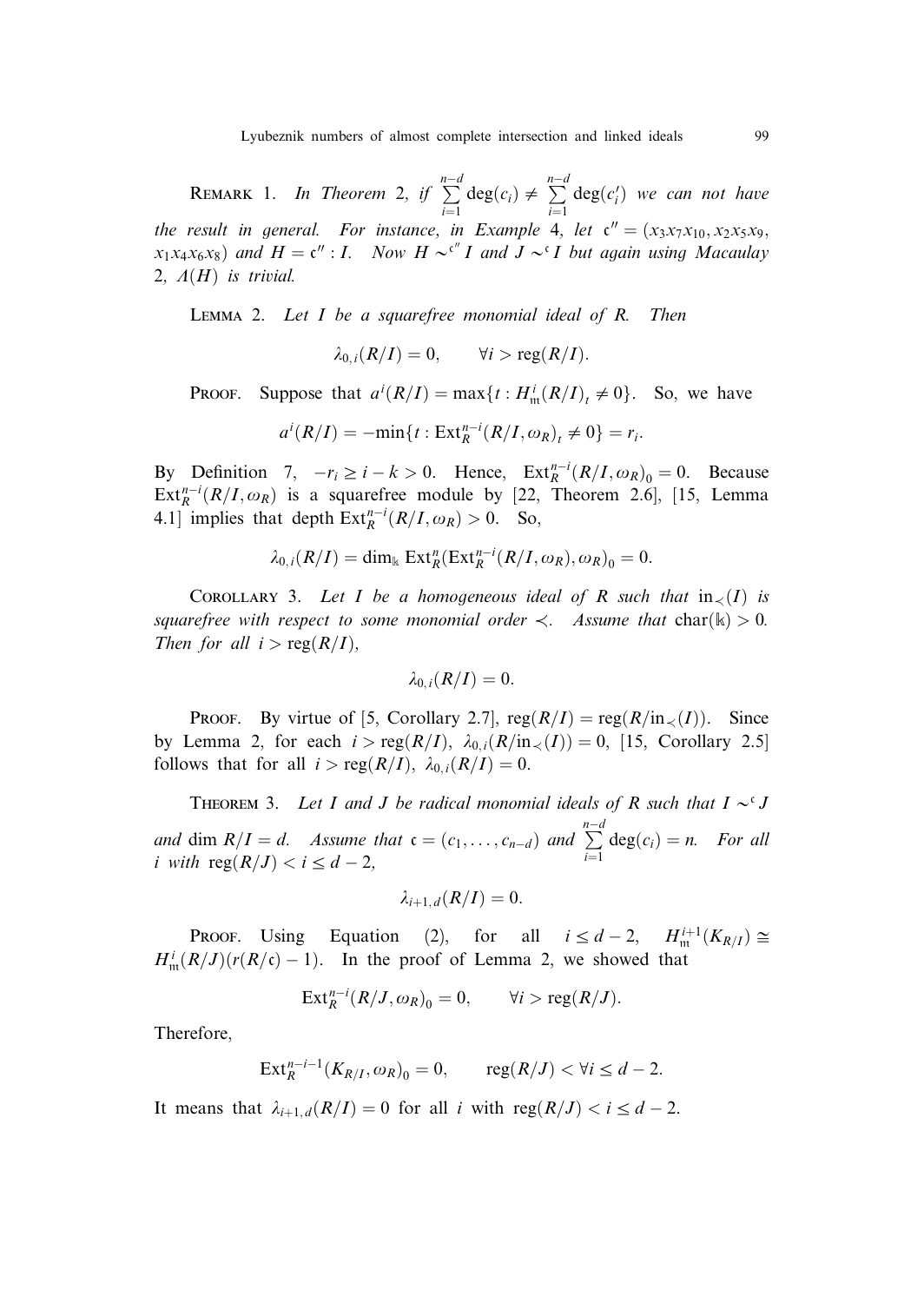**REMARK** 2. Theorem 3 does not hold if  $\sum_{n=0}^{n-d}$  $\sum_{i=1}^{n} \deg(c_i) \neq n$ . Because in Example 4,  $I \sim^{c} J$  and  $reg(R/I) = 3$  but  $\lambda_{5,7}(R/J) \neq 0$ .

THEOREM 4. Let I and J be two d-dimensional squarefree monomial ideals of R and  $I \sim^{c} J$ . If R/I is generalized Cohen-Macaulay, then

$$
\lambda_{0,d-i}(R/I) = \lambda_{0,i}(R/J), \qquad \forall 1 \le i \le d-1.
$$

PROOF. Let  $1 \le i \le d-1$ . Because  $R/I$  is generalized Cohen-Macaulay,  $\text{Ext}_{R}^{n-d+i}(R/I,\omega_{R})$  is of finite length. Thus,

$$
H_{\mathfrak{m}}^{0}(\operatorname{Ext}_{R}^{n-d+i}(R/I,\omega_{R}))=\operatorname{Ext}_{R}^{n-d+i}(R/I,\omega_{R})=\operatorname{Ext}_{R}^{n-d+i}(R/I,\omega_{R})_{0}.
$$

Due to the fact that generalized Cohen-Macaulay is preserved under linkage,

$$
H_{\mathfrak{m}}^{0}(\operatorname{Ext}_{R}^{n-i}(R/J, \omega_{R})) = \operatorname{Ext}_{R}^{n-i}(R/J, \omega_{R}) = \operatorname{Ext}_{R}^{n-i}(R/J, \omega_{R})_{0}.
$$

So  $\text{Ext}_{R}^{n-d+i}(R/I, \omega_{R})$  and  $\text{Ext}_{R}^{n-i}(R/J, \omega_{R})$  are both finitely generated k-vector spaces. Moreover, by [13, Corollary 5.11], for all  $1 \le t \le d - 1$ ,

$$
H_{\mathfrak{m}}^{d-t}(R/I) \cong (H_{\mathfrak{m}}^{t}(R/J))^{v}(1-r(R/\mathfrak{c})).
$$

Therefore,

$$
\dim_{\mathbb{k}} \operatorname{Ext}^{n-i}_R(R/J, \omega_R) = \dim_{\mathbb{k}} \operatorname{Ext}^{n-d+i}_R(R/I, \omega_R),
$$

and this completes the proof.

## Acknowledgement

The authors wish to thank the referee for many helpful comments.

#### **References**

- [1] Josep Alvarez Montaner, Lyubeznik table of sequentially Cohen-Macaulay rings, Comm. Alg, 43 (2015), 3695–3704.
- [2] Josep Alvarez Montaner and Kohji Yanagawa, Lyubeznik numbers of local rings and linear strands of graded ideals, Nagoya. Math. J,  $231$  (2018),  $1-32$ .
- [3] Josep Alvarez Montaner, Ricardo García López and Santiago Zarzuela Armengou, Local cohomology, arrangements of subspaces and monomial ideals, Adv. Math, 174 (2003), 35–56.
- [4] Manuel Blickle and Raphael Bondu, Local cohomology multiplicities in terms of étale cohomology, Ann. Inst. Fourier (Grenoble), 55 (2005), 2239–2256.
- [5] Aldo Conca and Matteo Varbaro, Squarefree Gröbner degenerations, Invent. math, 221 (2020), 713–730.
- [6] Hailong Dao, Alessandro De Stefani and Linquan Ma, Cohomologically full rings, Int. Math. Res. Not. (2019), https://doi.org/10.1093/imrn/rnz203.